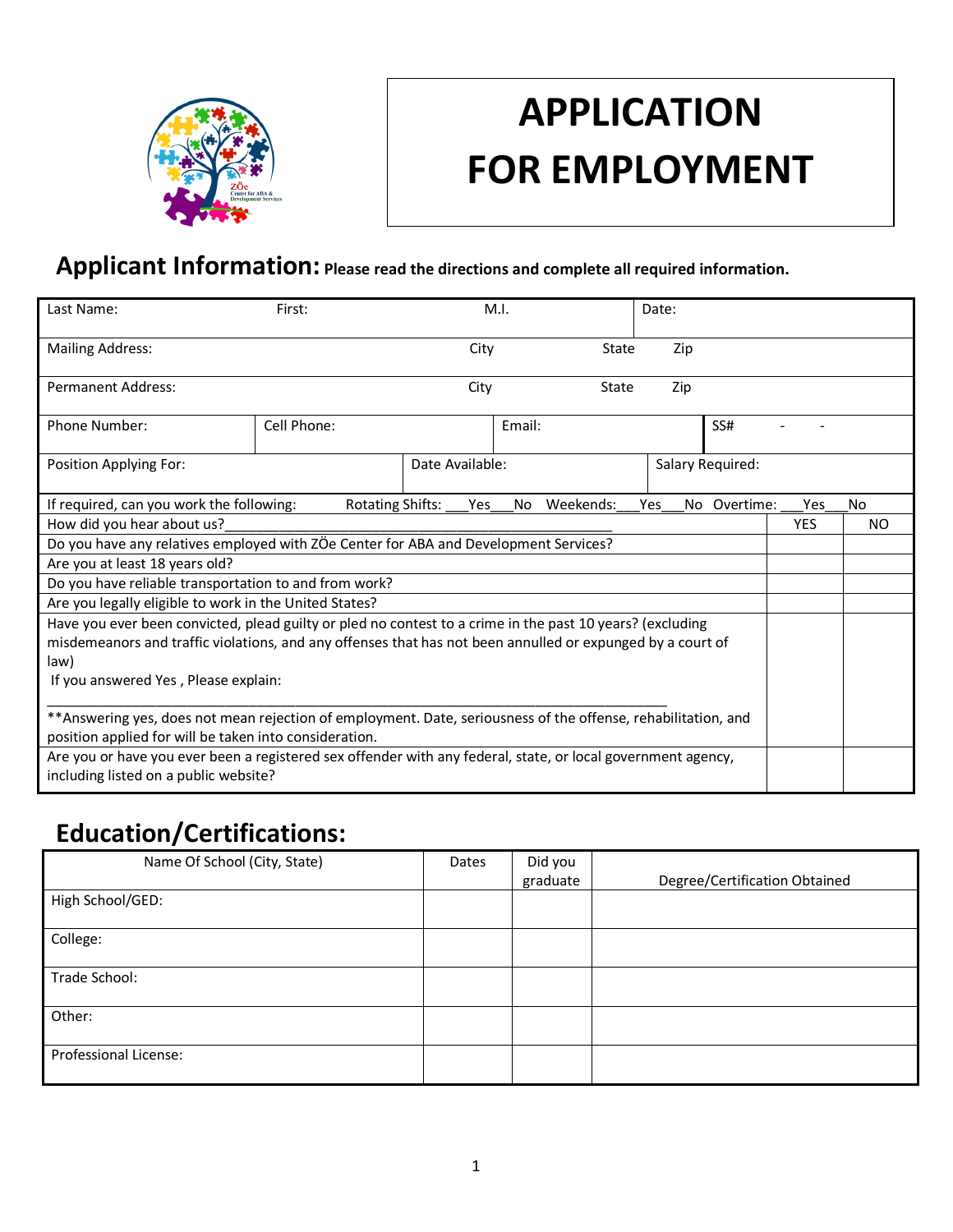### **Employment History: Please list most recent employer first and explain all Gaps of Employment for past 5 years**

| Company Name                                                                                                                                                              | Address:                                   | <b>Phone Number:</b> |  |  |  |
|---------------------------------------------------------------------------------------------------------------------------------------------------------------------------|--------------------------------------------|----------------------|--|--|--|
| Dates of Employment:<br>Month/Year Month/Year                                                                                                                             | Position Held:                             | Previous Salary:     |  |  |  |
| Name/Title of Supervisor:                                                                                                                                                 | May we contact this employer?<br>Yes or No | Reason for Leaving:  |  |  |  |
| List Job Responsibilities and Skills in this Position:                                                                                                                    |                                            |                      |  |  |  |
| Company Name                                                                                                                                                              | Address:                                   | Phone Number:        |  |  |  |
| Dates of Employment:<br>Month/Year Month/Year                                                                                                                             | Position Held:                             | Previous Salary:     |  |  |  |
| Name/Title of Supervisor:                                                                                                                                                 | May we contact this employer?<br>Yes or No | Reason for Leaving:  |  |  |  |
| List Job Responsibilities and Skills in this Position:                                                                                                                    |                                            |                      |  |  |  |
| <b>Company Name</b>                                                                                                                                                       | Address:                                   | Phone Number:        |  |  |  |
| Dates of Employment:<br>Month/Year Month/Year                                                                                                                             | Position Held:                             | Previous Salary:     |  |  |  |
| Name/Title of Supervisor:                                                                                                                                                 | May we contact this employer?<br>Yes or No | Reason for Leaving:  |  |  |  |
| List Job Responsibilities and Skills in this Position:                                                                                                                    |                                            |                      |  |  |  |
| Company Name                                                                                                                                                              | Address:                                   | Phone Number:        |  |  |  |
| Dates of Employment:<br>To<br>From the control of the set of the set of the set of the set of the set of the set of the set of the set of the<br>Month/Year<br>Month/Year | Position Held:                             | Previous Salary:     |  |  |  |
| Name/Title of Supervisor:                                                                                                                                                 | May we contact this employer?<br>Yes or No | Reason for Leaving:  |  |  |  |
| List Job Responsibilities and Skills in this Position:                                                                                                                    |                                            |                      |  |  |  |

Please explain any gaps of employment in the past 5 years:<br>

## **Military Service:**

| Branch of Service: | Date Entered: | $-$<br>Discharge Date: | Rank: |
|--------------------|---------------|------------------------|-------|
|                    |               |                        |       |

\_\_\_\_\_\_\_\_\_\_\_\_\_\_\_\_\_\_\_\_\_\_\_\_\_\_\_\_\_\_\_\_\_\_\_\_\_\_\_\_\_\_\_\_\_\_\_\_\_\_\_\_\_\_\_\_\_\_\_\_\_\_\_\_\_\_\_\_\_\_\_\_\_\_\_\_\_\_\_\_\_\_\_\_\_\_\_\_\_\_\_\_\_\_\_\_\_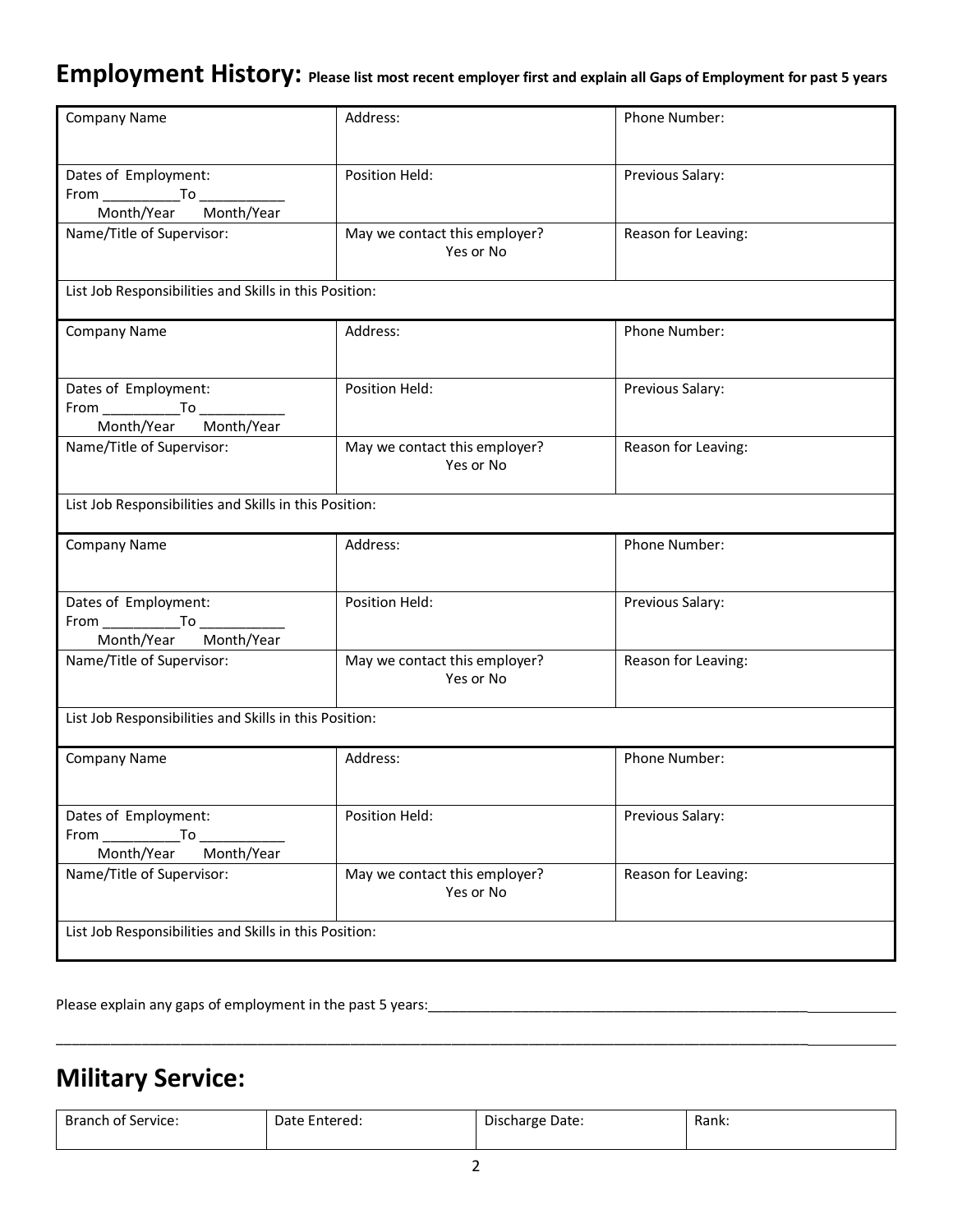# **Professional References: Please fill out all 3 professional references.**

| Name of Reference:             | Company/Title:   |
|--------------------------------|------------------|
| Address                        | Email:           |
| Phone                          | Alternate Phone: |
| How many years have you known? |                  |
| Name of Reference:             | Company/Title:   |
| Address                        | Email:           |
| Phone                          | Alternate Phone: |
| How many years have you known? |                  |
| Name of Reference:             | Company/Title:   |
| Address                        | Email:           |
| Phone                          | Alternate Phone: |
| How many years have you known? |                  |

# **Personal References: Please do not list family members**

| Name of Reference:             | Relationship:    |  |  |
|--------------------------------|------------------|--|--|
| Address                        | Email:           |  |  |
| Phone                          | Alternate Phone: |  |  |
| How many years have you known? |                  |  |  |
| Name of Reference:             | Relationship:    |  |  |
| Address                        | Email:           |  |  |
| Phone                          | Alternate Phone: |  |  |
| How many years have you known? |                  |  |  |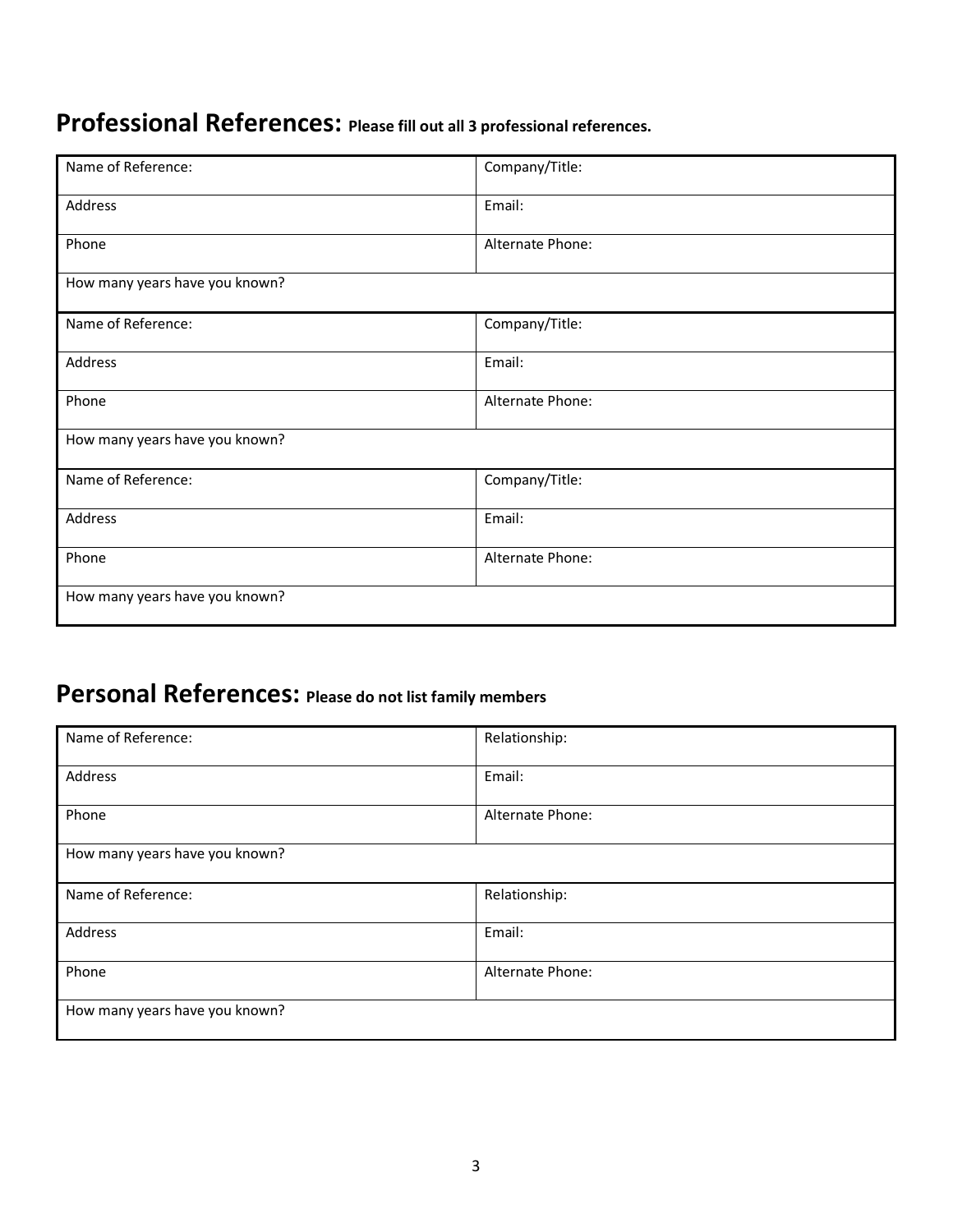# **Applicant's Certification:**

#### **PLEASE READ CAREFULLY**

ZÖe ABA is an Equal Opportunity Employer and fully subscribes to the principles of Equal Employment Opportunity. Applicants and/or employees who are considered for hire, promotion, and job status without regard to race, color, religion, creed, sex, marital status, age, physical or mental disability.

I certify that all the information contained in this application is correct and true to the best of my knowledge. I understand that any false information, misstatements, or omissions may result in denial of employment or discharge.

I authorize the references listed above to give you any and all information concerning my previous or current employment and work performance. I release ZOe Center for ABA and Development Services from any and all liability, at any time that could result from obtaining and having employment decision based on such information.

I understand that neither the policies, rules, regulations of employment nor anything said during the interview process shall constitute the terms of implied employment contract.

| Signature of Applicant: |  |  |
|-------------------------|--|--|
|                         |  |  |

 $Date:$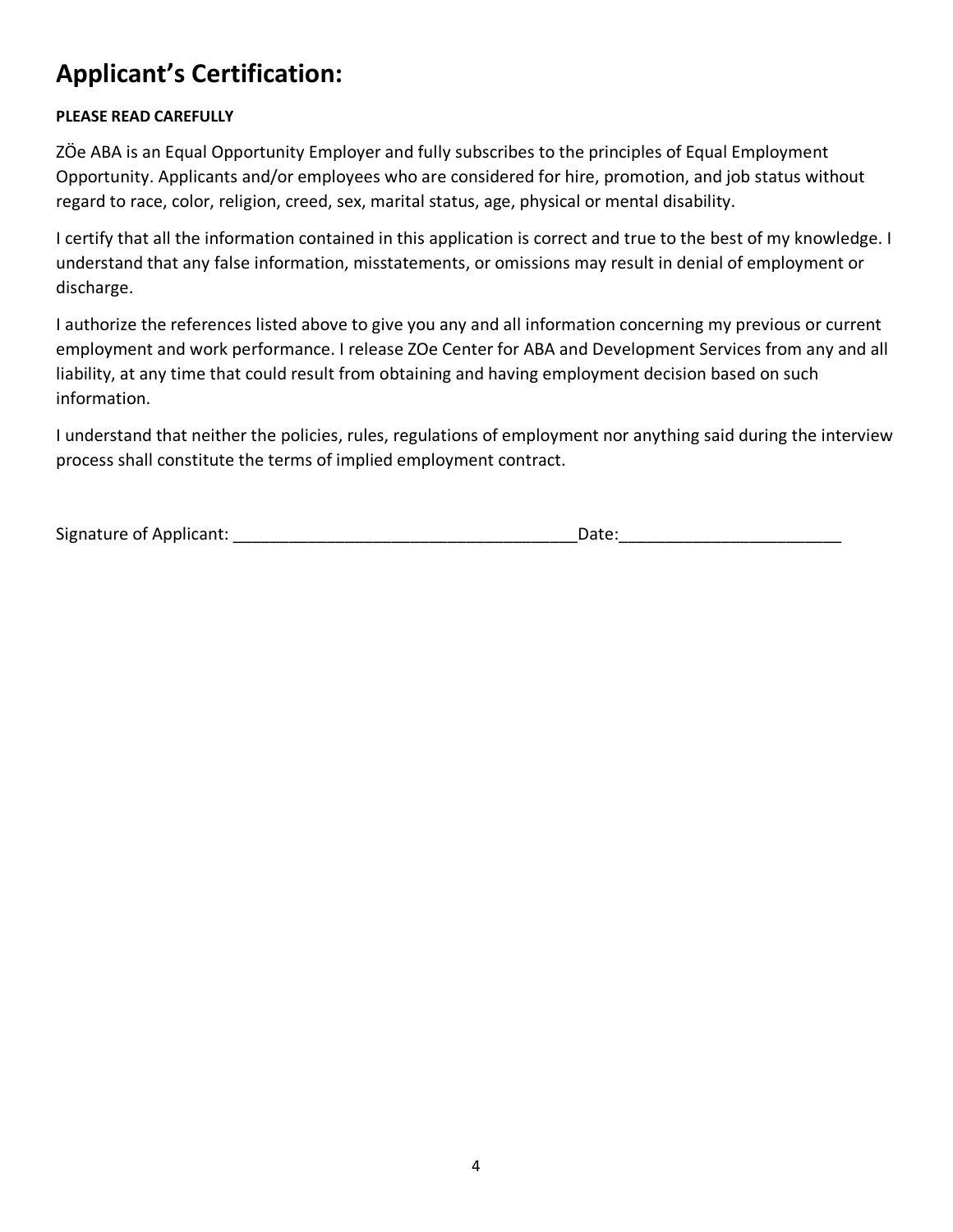

### **Reference Check Authorization**

| for ABA and Development Services and has listed you as a reference, we are requesting verification of information. |  |
|--------------------------------------------------------------------------------------------------------------------|--|
| Thank you for your assistance, and return information is listed below.                                             |  |
| Authorization:                                                                                                     |  |
| I hereby release all information concerning verification of work performance, job roles and character.             |  |
|                                                                                                                    |  |
| TO BE FILLED OUT BY REFERENCE:                                                                                     |  |
|                                                                                                                    |  |
|                                                                                                                    |  |
|                                                                                                                    |  |
|                                                                                                                    |  |
|                                                                                                                    |  |
|                                                                                                                    |  |
|                                                                                                                    |  |

Please return via email, fax, or call Melissa Medina Human Resource Manager 3031 Williams Road Columbus, GA 31909 PHONE: (706) 221-7139 FAX: (706) 221-7089 Email: MMedina@zoepeds.com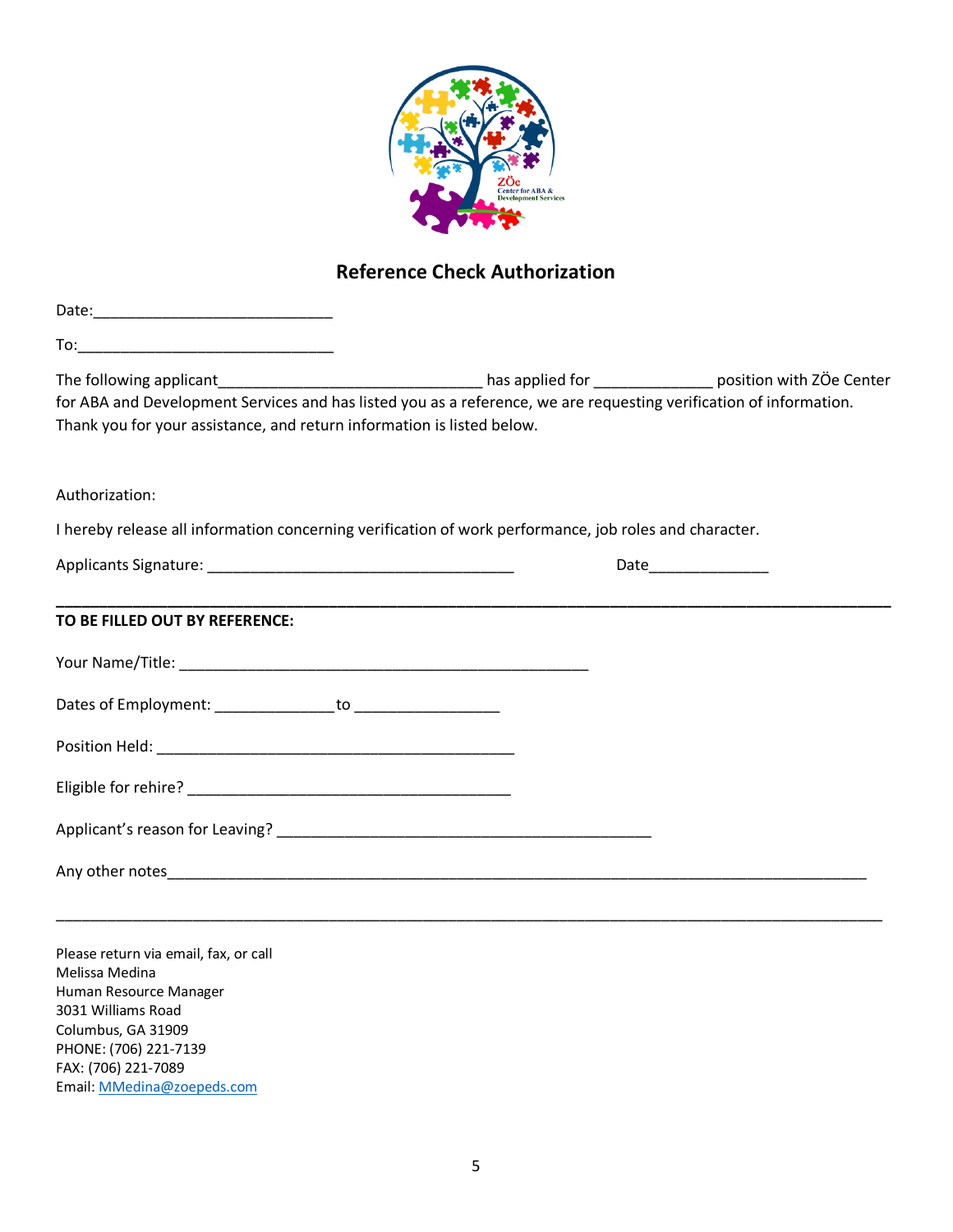

### **Reference Check Authorization**

| for ABA and Development Services and has listed you as a reference, we are requesting verification of information. |  |
|--------------------------------------------------------------------------------------------------------------------|--|
| Thank you for your assistance, and return information is listed below.                                             |  |
|                                                                                                                    |  |
| Authorization:                                                                                                     |  |
| I hereby release all information concerning verification of work performance, job roles and character.             |  |
|                                                                                                                    |  |
|                                                                                                                    |  |
| TO BE FILLED OUT BY REFERENCE:                                                                                     |  |
|                                                                                                                    |  |
|                                                                                                                    |  |
|                                                                                                                    |  |
|                                                                                                                    |  |
|                                                                                                                    |  |
|                                                                                                                    |  |
|                                                                                                                    |  |

Please return via email, fax, or call Melissa Medina Human Resource Manager 3031 Williams Road Columbus, GA 31909 PHONE: (706) 221-7139 FAX: (706) 221-7089 Email: MMedina@zoepeds.com